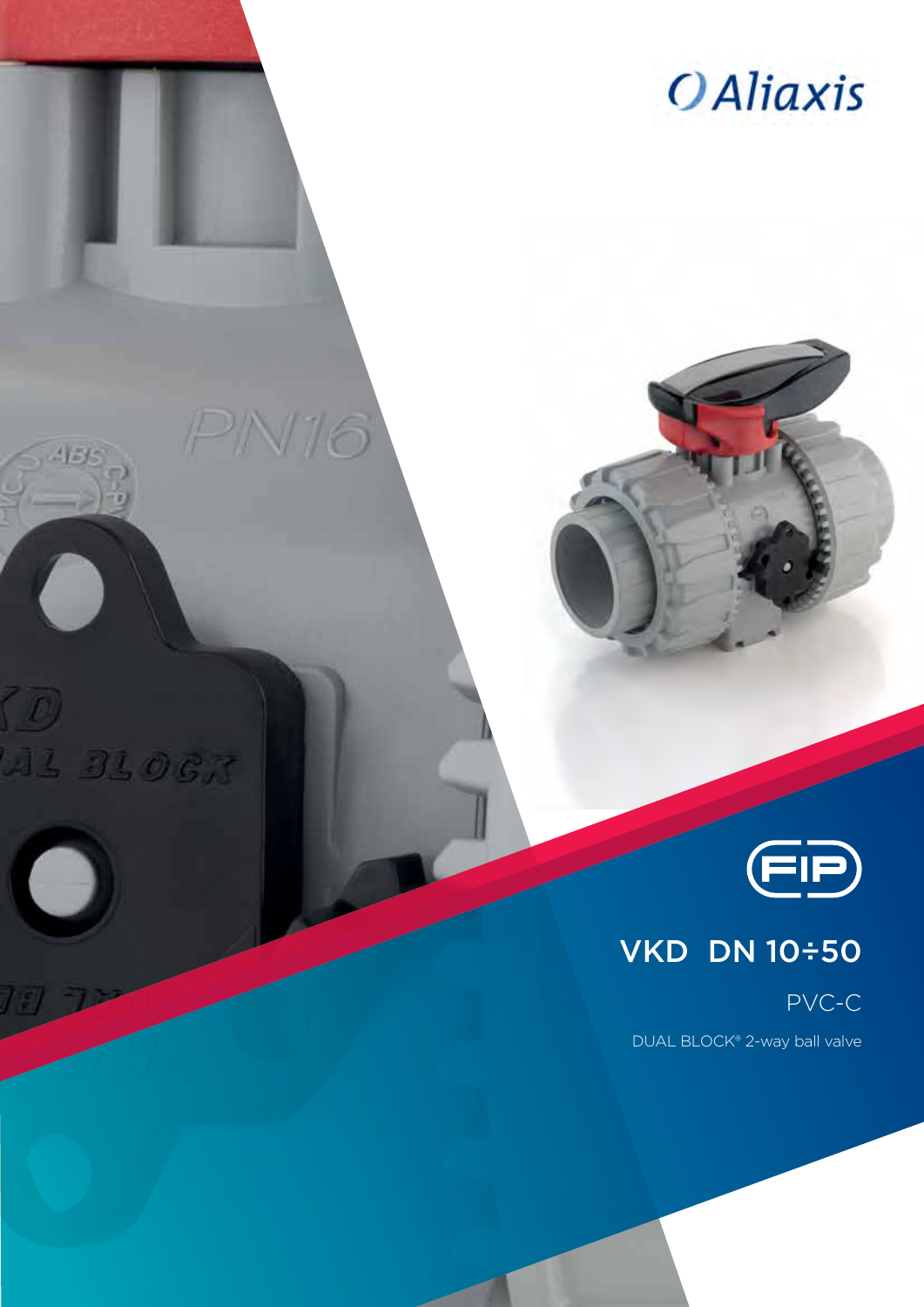# VKD **DN 10÷50**

FIP has developed a VKD DUAL BLOCK® 2-way ball valve to introduce a high reference standard in thermoplastic valve design. VKD is a True Union ball valve that meets the most stringent needs required by industrial applications.



### **DUAL BLOCK® 2-WAY BALL VALVE**

- **•** Connection system for solvent weld, threaded and flanged joints
- **•** Patented **SEAT STOP®** ball carrier system that lets you micro-adjust ball seats and minimise the axial force effect
- **•** Easy radial dismounting allowing quick replacement of O-rings and ball seats without any need for tools
- **• PN16 True Union valve body** made for rigid PVC-C injection moulding equipped with built-in bores for actuation. ISO 9393 compliant test requisites
- **•** Option of disassembling downstream pipes with the valve in the closed position
- **•** Floating **full bore ball** with high surface finish
- **• Carrier integrated** in the body for valve anchoring
- **•** Ball seat carriers can be adjusted using the **Easytorque adjustment kit**
- **• Valve material compatibility** (PVC-C) and elastomer **seal elements** (EPDM or FKM), with water, drinking water and other food substances as per **current regulations**
- **•** Possibility to have handle with integrated LSQT limit micro switch, even as a retrofit in existing installations

| <b>Technical specifications</b> |                                                                                                                       |  |  |  |  |  |  |
|---------------------------------|-----------------------------------------------------------------------------------------------------------------------|--|--|--|--|--|--|
| <b>Construction</b>             | 2-way True Union ball valve with locked carrier and<br>union nuts.                                                    |  |  |  |  |  |  |
| Size range                      | DN 10 ÷ 50                                                                                                            |  |  |  |  |  |  |
| <b>Nominal pressure</b>         | PN 16 with water at 20° C                                                                                             |  |  |  |  |  |  |
| <b>Temperature range</b>        | $0 °C \div 100 °C$                                                                                                    |  |  |  |  |  |  |
| <b>Coupling standards</b>       | <b>Solvent welding: EN ISO 15493, ASTM F 439. Can be</b><br>coupled to pipes according to EN ISO 15493, ASTM<br>F 441 |  |  |  |  |  |  |
|                                 | <b>Thread:</b> ISO 228-1, DIN 2999, ASTM F 437                                                                        |  |  |  |  |  |  |
|                                 | <b>Flanging system: ISO 7005-1, EN ISO 15493, EN 558-1,</b><br>DIN 2501, ANSI B.16.5 cl. 150, JIS B 2220.             |  |  |  |  |  |  |
| Reference standards             | <b>Construction criteria: EN ISO 16135, EN ISO 15493</b>                                                              |  |  |  |  |  |  |
|                                 | Test methods and requirements: ISO 9393                                                                               |  |  |  |  |  |  |
|                                 | Installation criteria: DVS 2204, DVS 2221, UNI 11242                                                                  |  |  |  |  |  |  |
|                                 | Actuator couplings: ISO 5211                                                                                          |  |  |  |  |  |  |
| <b>Valve material</b>           | PVC-C                                                                                                                 |  |  |  |  |  |  |
| Seal material                   | EPDM, FKM (standard size O-Ring);<br>PTFE (ball seats)                                                                |  |  |  |  |  |  |
| <b>Control options</b>          | Manual control; electric actuator; pneumatic actuator                                                                 |  |  |  |  |  |  |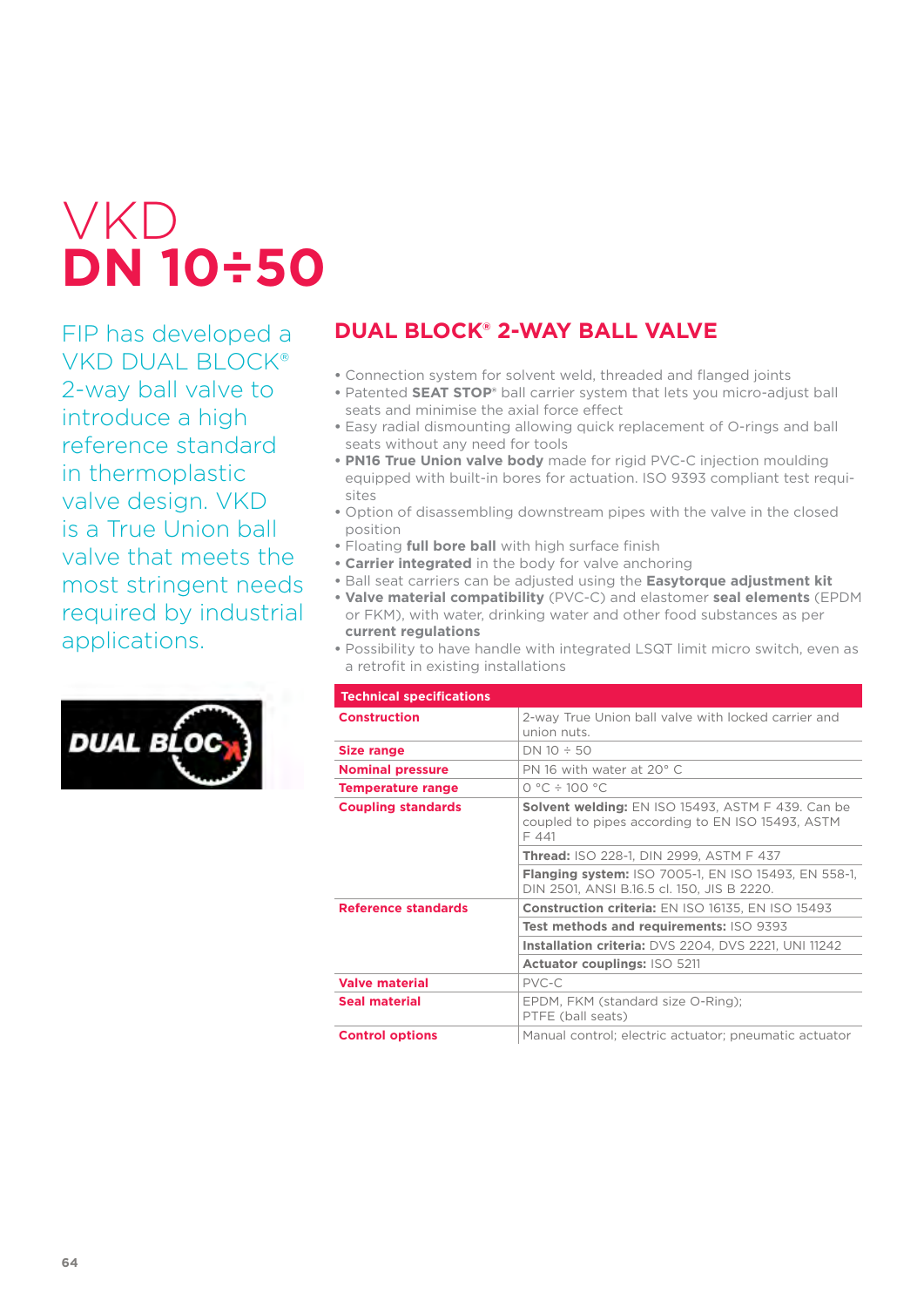

- **1** Ergonomic HIPVC handle equipped with **removable tool to adjust the ball seat carrier.**
- **2 Handle lock 0°- 90°** SHKD (available as an accessory) ergonomically operable during service and padlockable
- **3** Robust **integrated bracket for valve anchoring**, for easy and quick automation even after valve installation on the system via the Power Quick module (optional)
- **4 DUAL BLOCK®** patented lock system that ensures union nut

tightening hold even in severe conditions such as vibrations or heat dilation

Machined high surface finish ball that guarantees a smooth operation and increased reliability. **5**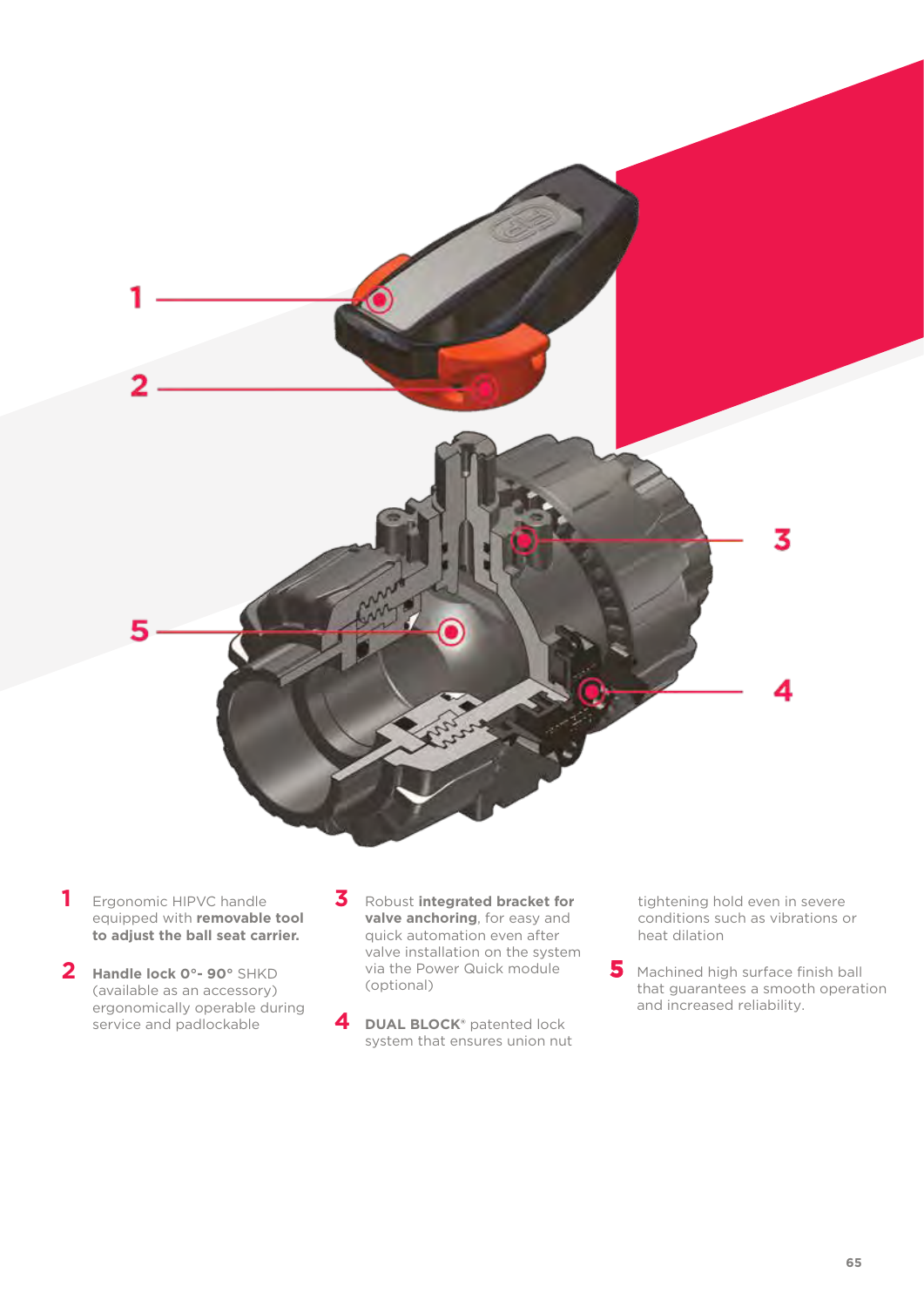#### TECHNICAL DATA**PRESSURE VARIATION ACCORDING TO**  16 **TEMPERATURE**

For water and harmless fluids to which the material is classified as CHEMICALLY RESISTANT. In other cases, a reduction of the nominal PN pressure is required (25 years with safety factor).





#### **PRESSURE DROP GRAPH**

#### **K<sub>v</sub>100 FLOW COEFFICIENT**

The K100 flow coefficient is the Q flow rate of litres per minute of water at a temperature of 20°C that will generate Δp= 1 bar pressure drop at a certain valve position. The Kv100 values shown in the table are calculated with the valve completely open.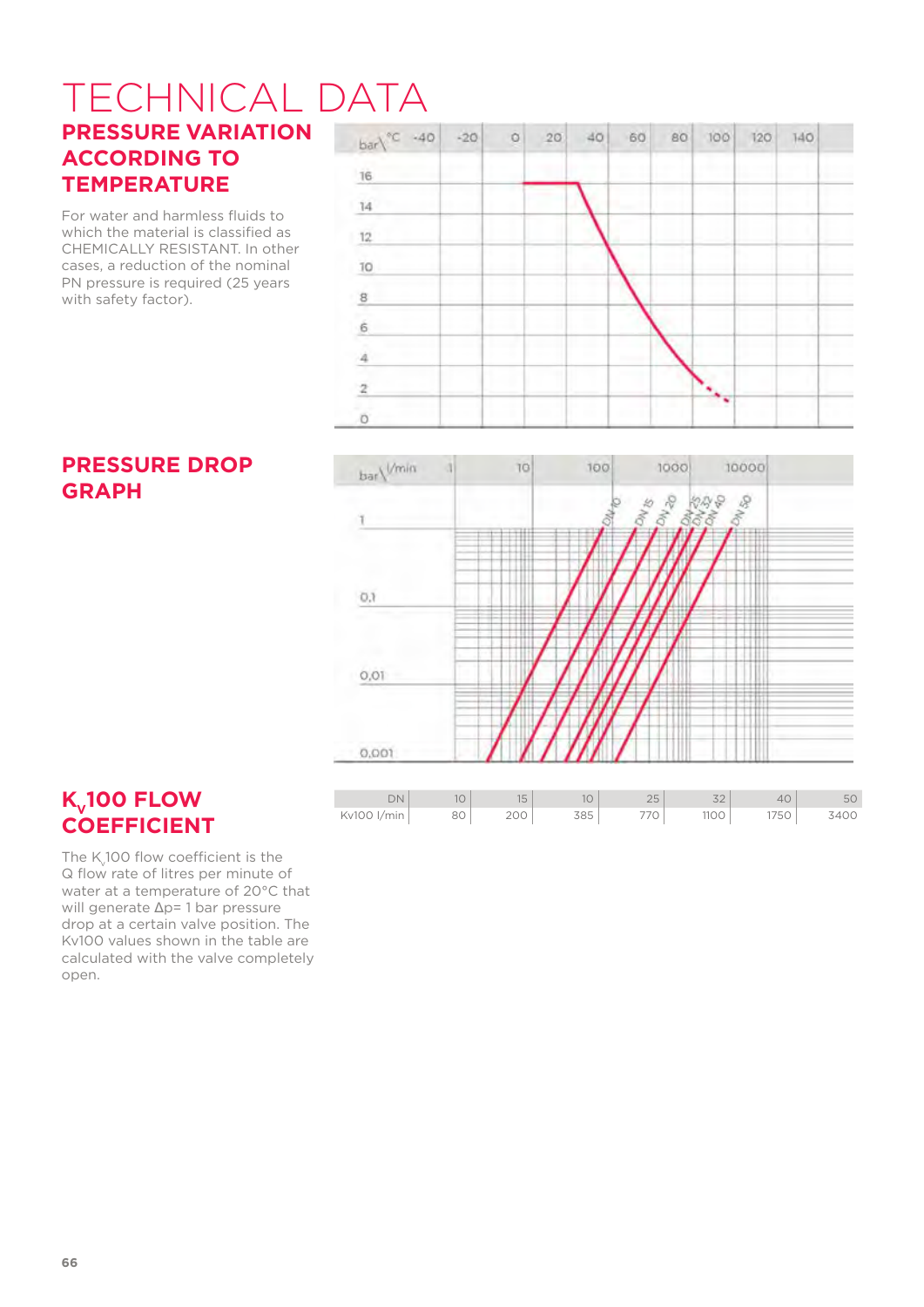### **OPERATING TORQUE AT MAXIMUM WORKING PRESSURE**

| $Nm\sqrt{DN}$<br>20<br>18<br>16<br>14<br>12<br>10<br>8 | 10 | 15. | $-20$  | 25 | 32 | 40 | 50 |  |
|--------------------------------------------------------|----|-----|--------|----|----|----|----|--|
|                                                        |    |     |        |    |    |    |    |  |
|                                                        |    |     |        |    |    |    |    |  |
|                                                        |    |     |        |    |    |    |    |  |
|                                                        |    |     |        |    |    |    |    |  |
|                                                        |    |     |        |    |    |    |    |  |
|                                                        |    |     |        |    |    |    |    |  |
|                                                        |    |     |        |    |    |    |    |  |
| $\overline{6}$                                         |    |     |        |    |    | ۸  |    |  |
| 4                                                      | ٠  |     |        |    |    |    |    |  |
| $\overline{2}$                                         | ÷  |     | ٠<br>T | ٠  |    | ٠  |    |  |
| Ò                                                      |    |     |        |    |    |    |    |  |

The information in this leaflet is provided in good faith. No liability will be accepted concerning technical data that is not directly covered by recognised international standards. FIP reserves the right to carry out any modification. Products must be installed and maintained by qualified personnel.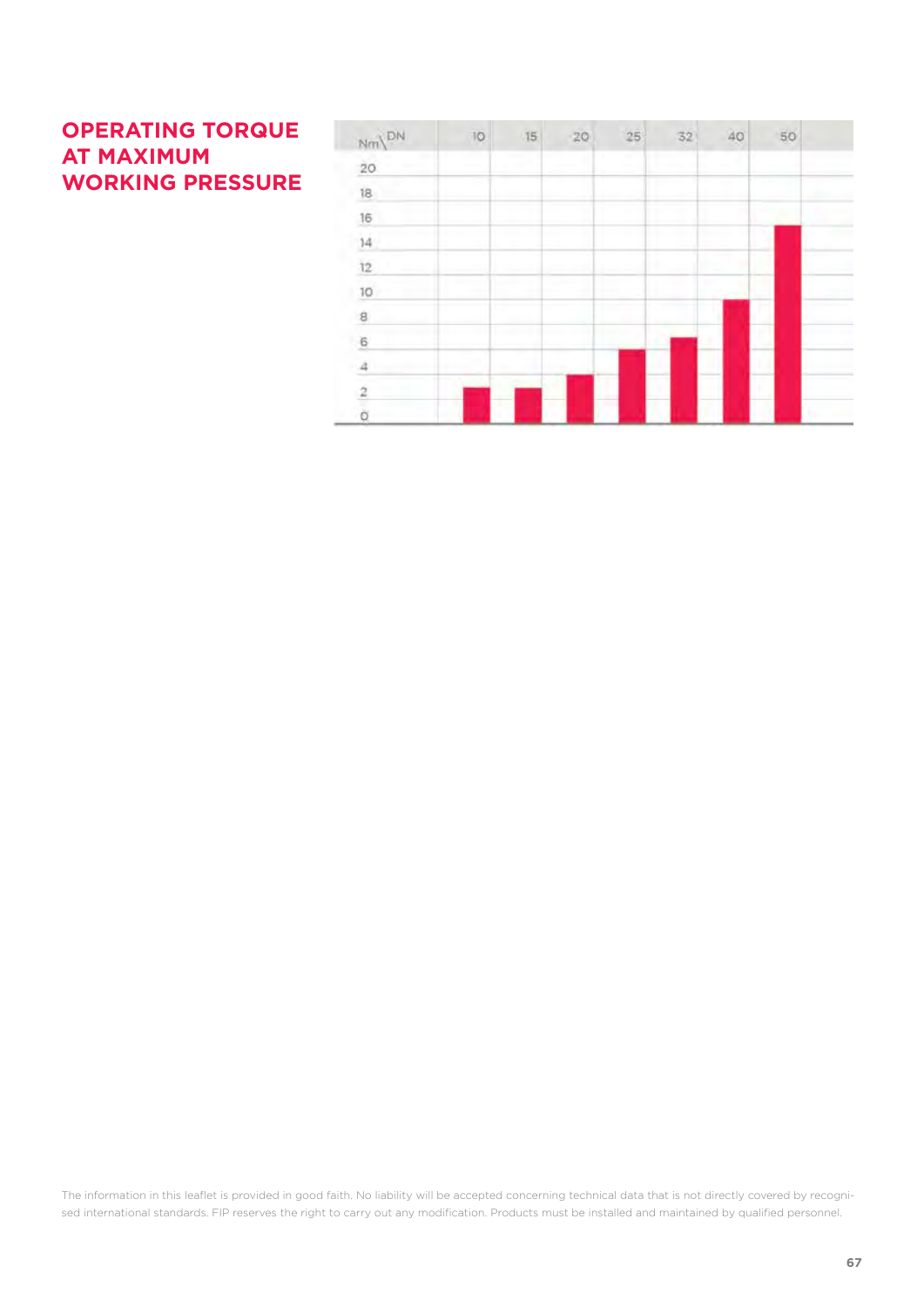## DIMENSIONS



**VKDIC**

DUAL BLOCK® 2-way ball valve with female ends for solvent welding, metric series

| d  | DN | PN | B    | <b>B.</b> | C   | $\overline{\phantom{0}}$<br>J. | E   |     | Н.  |    |     | $\mathbf{g}$ | EPDM code | FKM code  |
|----|----|----|------|-----------|-----|--------------------------------|-----|-----|-----|----|-----|--------------|-----------|-----------|
| 16 | 10 | 16 | 54   | 29        | 67  | 40                             | 54  | 103 | 65  | 14 | 75  | 234          | VKDIC016E | VKDIC016F |
| 20 | 15 | 16 | 54   | 29        | 67  | 40                             | 54  | 103 | 65  | 16 | 71  | 223          | VKDIC020E | VKDIC020F |
| 25 | 20 | 16 | 65   | 34,5      | 85  | 49                             | 65  | 115 | 70  | 19 | 77  | 358          | VKDIC025E | VKDIC025F |
| 32 | 25 | 16 | 69.5 | 39        | 85  | 49                             | 73  | 128 | 78  | 22 | 84  | 476          | VKDIC032E | VKDIC032F |
| 40 | 32 | 16 | 82.5 | 46        | 108 | 64                             | 86  | 146 | 88  | 26 | 94  | 753          | VKDIC040E | VKDIC040F |
| 50 | 40 | 16 | 89   | 52        | 108 | 64                             | 98  | 164 | 93  | 31 | 102 | 1007         | VKDIC050E | VKDIC050F |
| 63 | 50 | 16 | 108  | 62        | 134 | 76                             | 122 | 199 | 111 | 38 | 123 | $ -$<br>1/1/ | VKDIC063E | VKDIC063F |
|    |    |    |      |           |     |                                |     |     |     |    |     |              |           |           |



#### **VKDIC/SHX**

DUAL BLOCK® 2-way ball valve with female ends for solvent welding, metric series, handle block and STAINLESS steel threaded inserts

|    | DN | PN | B    | <b>B.</b> | $\curvearrowright$<br>◡ | ، ب |     |     |     |    |     |      | EPDM code    | FKM code     |
|----|----|----|------|-----------|-------------------------|-----|-----|-----|-----|----|-----|------|--------------|--------------|
| 16 | 10 | 16 | 54   | 29        | 67                      | 40  | 54  | 103 | 65  | 14 | 75. | 244  | VKDICSHX016E | VKDICSHX016F |
| 20 | 15 | 16 | 54   | 29        | 67                      | 40  | 54  | 103 | 65  | 16 |     | 233  | VKDICSHX020E | VKDICSHX020F |
| 25 | 20 | 16 | 65   | 34.5      | 85                      | 49  | 65  | 115 | 70  | 19 |     | 368  | VKDICSHX025E | VKDICSHX025F |
| 32 | 25 | 16 | 69.5 | 39        | 85                      | 49  | 73  | 128 | 78  | 22 | 84  | 486  | VKDICSHX032E | VKDICSHX032F |
| 40 | 32 | 16 | 82.5 | 46        | 108                     | 64  | 86  | 146 | 88  | 26 | 94  | 763  | VKDICSHX040E | VKDICSHX040F |
| 50 | 40 | 16 | 89   | 52        | 108                     | 64  | 98  | 164 | 93  |    | 102 | 1017 | VKDICSHX050E | VKDICSHX050F |
| 63 | 50 | 16 | 108  | 62        | 134                     | 76  | 122 | 199 | 111 | 38 | 123 | 1727 | VKDICSHX063E | VKDICSHX063F |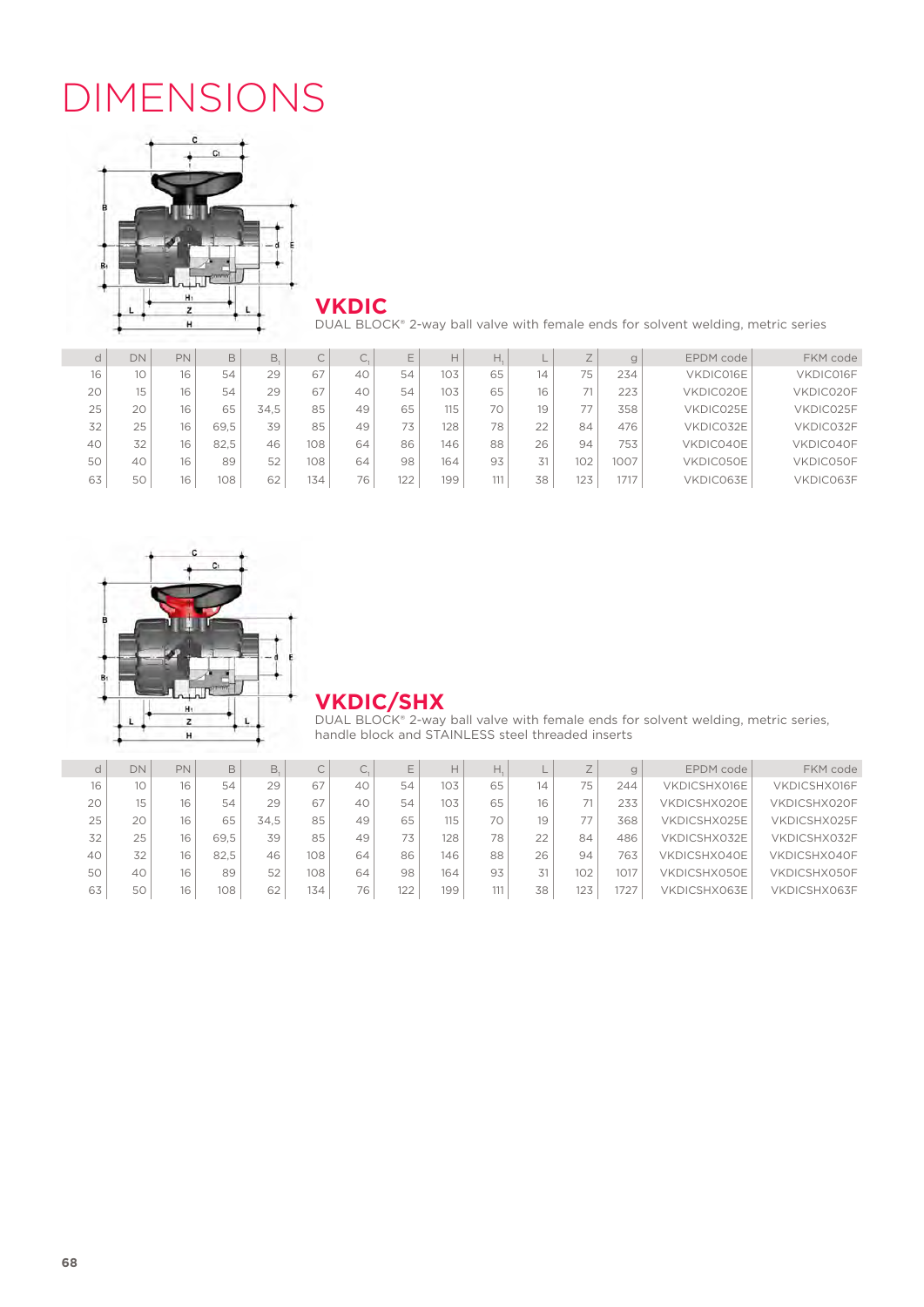

**VKDDC**

DUAL BLOCK® 2-way ball valve with male ends for solvent welding, metric series

|    | DN | PN |      | B.   |     | $\sim$ |     | н   | Н   |    | $\mathbf{g}$ | EPDM code | FKM code  |
|----|----|----|------|------|-----|--------|-----|-----|-----|----|--------------|-----------|-----------|
| 20 | 15 | 16 | 54   | 29   | 67  | 40     | 54  | 124 | 65  | 16 | 239          | VKDDC020E | VKDDC020F |
| 25 | 20 | 16 | 65   | 34.5 | 85  | 49     | 65  | 144 | 70  | 19 | 369          | VKDDC025E | VKDDC025F |
| 32 | 25 | 16 | 69.5 | 39   | 85  | 49     | 73  | 154 | 78  | 22 | 482          | VKDDC032E | VKDDC032F |
| 40 | 32 | 16 | 82.5 | 46   | 108 | 64     | 86  | 174 | 88  | 26 | 753          | VKDDC040E | VKDDC040F |
| 50 | 40 | 16 | 89   | 52   | 108 | 64     | 98  | 194 | 93  |    | 1029         | VKDDC050E | VKDDC050F |
| 63 | 50 | 16 | 108  | 62   | 134 | 76     | 122 | 224 | 111 | 38 | 1749         | VKDDC063E | VKDDC063F |



**VKDFC**

DUAL BLOCK® 2-way ball valve with BSP threaded female ends

| R            | DN | PN |      |      | $\overline{\phantom{0}}$<br>$\sim$ | $\overline{\phantom{0}}$<br>ے | E   | $\mathsf{H}$ | Н.  |      |       | g    | EPDM code | FKM code  |
|--------------|----|----|------|------|------------------------------------|-------------------------------|-----|--------------|-----|------|-------|------|-----------|-----------|
| 1/2"         | 15 | 16 | 54   | 29   | 67                                 | 40                            | 54  | 111          | 65  | 17.8 | 75.4  | 228  | VKDFC012E | VKDFC012F |
| 3/4"         | 20 | 16 | 65   | 34.5 | 85                                 | 49                            | 65  | 117          | 70  | 18   |       | 364  | VKDFC034E | VKDFC034F |
|              | 25 | 16 | 69.5 | 39   | 85                                 | 49                            | 73  | 135          | 78  | 22.6 | 89.8  | 487  | VKDFC100E | VKDFC100F |
| 1" 1/4       | 32 | 16 | 82.5 | 46   | 108                                | 64                            | 86  | 153          | 88  | 25.  | 102.8 | 737  | VKDFC114E | VKDFC114F |
| 1"1/2        | 40 | 16 | 89   | 52   | 108                                | 64                            | 98  | 156          | 93  | 24.  | 106.6 | 1040 | VKDFC112E | VKDFC112F |
| $\bigcap$ 33 | 50 | 16 | 108  | 62   | 134                                | 76                            | 122 | 186          | 111 | 29.6 | 126.8 | 1815 | VKDFC200E | VKDFC200F |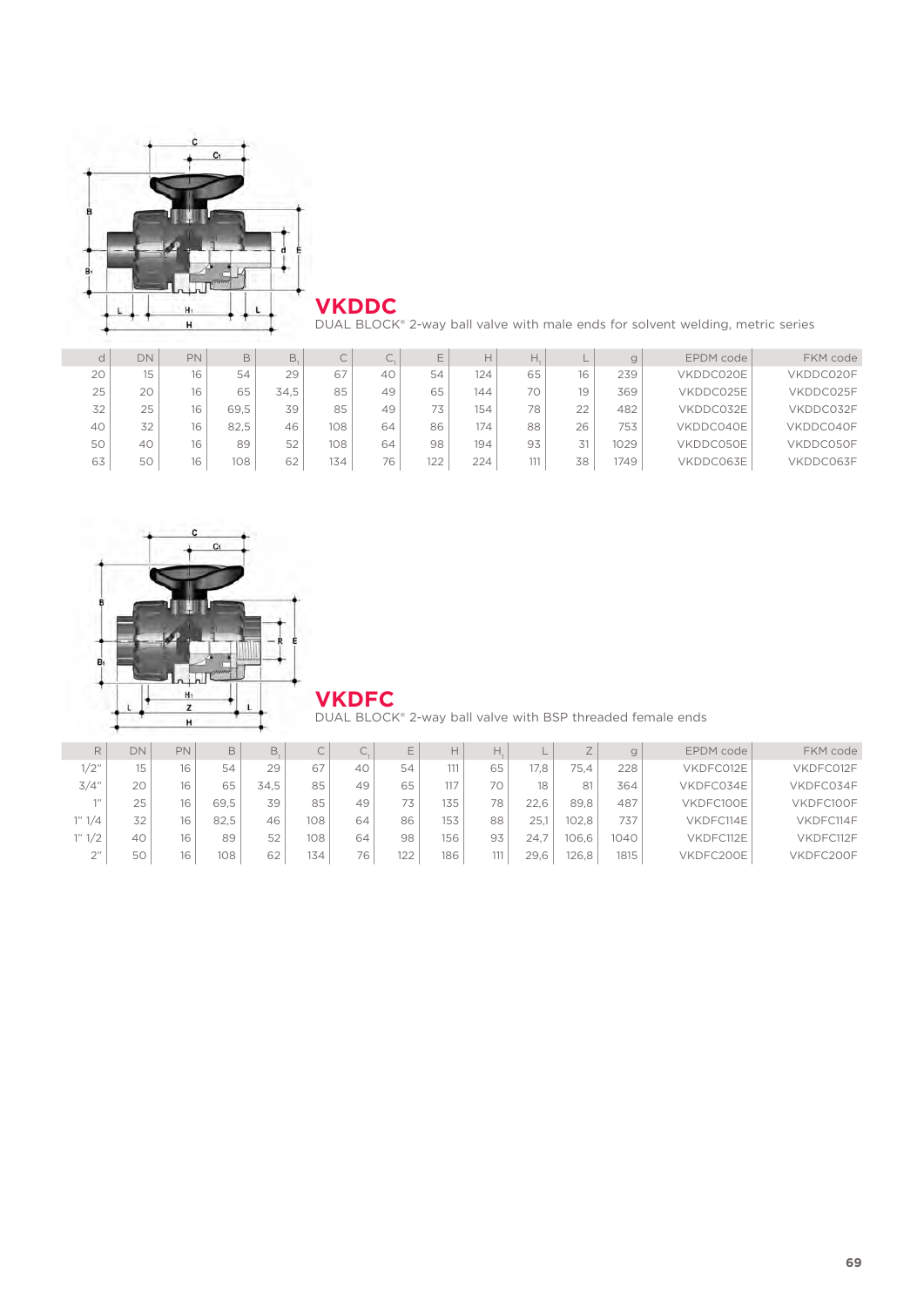

**VKDAC**

DUAL BLOCK® 2-way ball valve with female ends for solvent welding, ASTM series

| d      | DN | PN | B    | B.   | C   | Ċ. | $\overline{\phantom{0}}$ |     |    |      |      |      | EPDM code | FKM code  |
|--------|----|----|------|------|-----|----|--------------------------|-----|----|------|------|------|-----------|-----------|
| 1/2"   | 15 | 16 | 54   | 29   | 67  | 40 | 54                       | 117 | 65 | 22.5 | 72   | 234  | VKDAC012E | VKDAC012F |
| 3/4"   | 20 | 16 | 65   | 34.5 | 85  | 49 | 65                       | 129 |    | 25.5 | 78   | 375  | VKDAC034E | VKDAC034F |
| 111    | 25 | 16 | 69.5 | 39   | 85  | 49 | 73                       | 142 | 78 | 28.  | 84.6 | 487  | VKDAC100E | VKDAC100F |
| 1" 1/4 | 32 | 16 | 82.5 | 46   | 108 | 64 | 86                       | 162 | 88 | 32   | 98   | 780  | VKDAC114E | VKDAC114F |
| 1" 1/2 | 40 | 16 | 89   | 52   | 108 | 64 | 98                       | 172 | 93 | 35   | 102  | 1062 | VKDAC112E | VKDAC112F |
| 2"     | 50 | 16 | 108  | 62   | 134 | 76 | 122                      | 199 |    | 38.2 | 22.6 | 1864 | VKDAC200E | VKDAC200F |



**VKDNC**

DUAL BLOCK® 2-way ball valve with female ends, NPT thread

| R                            | DN | PN |      |      | $\widehat{\phantom{1}}$<br>$\overline{\phantom{a}}$ | $\widehat{\phantom{a}}$<br>U. | E   |     |     |      | $\rightarrow$ |      | EPDM code | FKM code  |
|------------------------------|----|----|------|------|-----------------------------------------------------|-------------------------------|-----|-----|-----|------|---------------|------|-----------|-----------|
| 1/2"                         | 15 | 16 | 54   | 29   | 67                                                  | 40                            | 54  | 111 | 65  | 17.8 | 75,4          | 228  | VKDNC012E | VKDNC012F |
| 3/4"                         | 20 | 16 | 65   | 34.5 | 85                                                  | 49                            | 65  | 117 | 70  |      | 81            | 364  | VKDNC034E | VKDNC034F |
|                              | 25 | 16 | 69.5 | 39   | 85                                                  | 49                            | 73  | 135 | 78  | 22.6 | 89.8          | 487  | VKDNC100E | VKDNC100F |
| 1" 1/4                       | 32 | 16 | 82.5 | 46   | 108                                                 | 64                            | 86  | 153 | 88  | 25.  | 102.8         | 737  | VKDNC114E | VKDNC114F |
| 1" 1/2                       | 40 | 16 | 89   | 52   | 108                                                 | 64                            | 98  | 156 | 93  | 24.7 | 106.6         | 040  | VKDNC112E | VKDNC112F |
| $\bigcap$ $\mathcal{V}$<br>∠ | 50 | 16 | 108  | 62   | 134                                                 | 76                            | 122 | 186 | 111 | 29.6 | 126.8         | 1815 | VKDNC200E | VKDNC200F |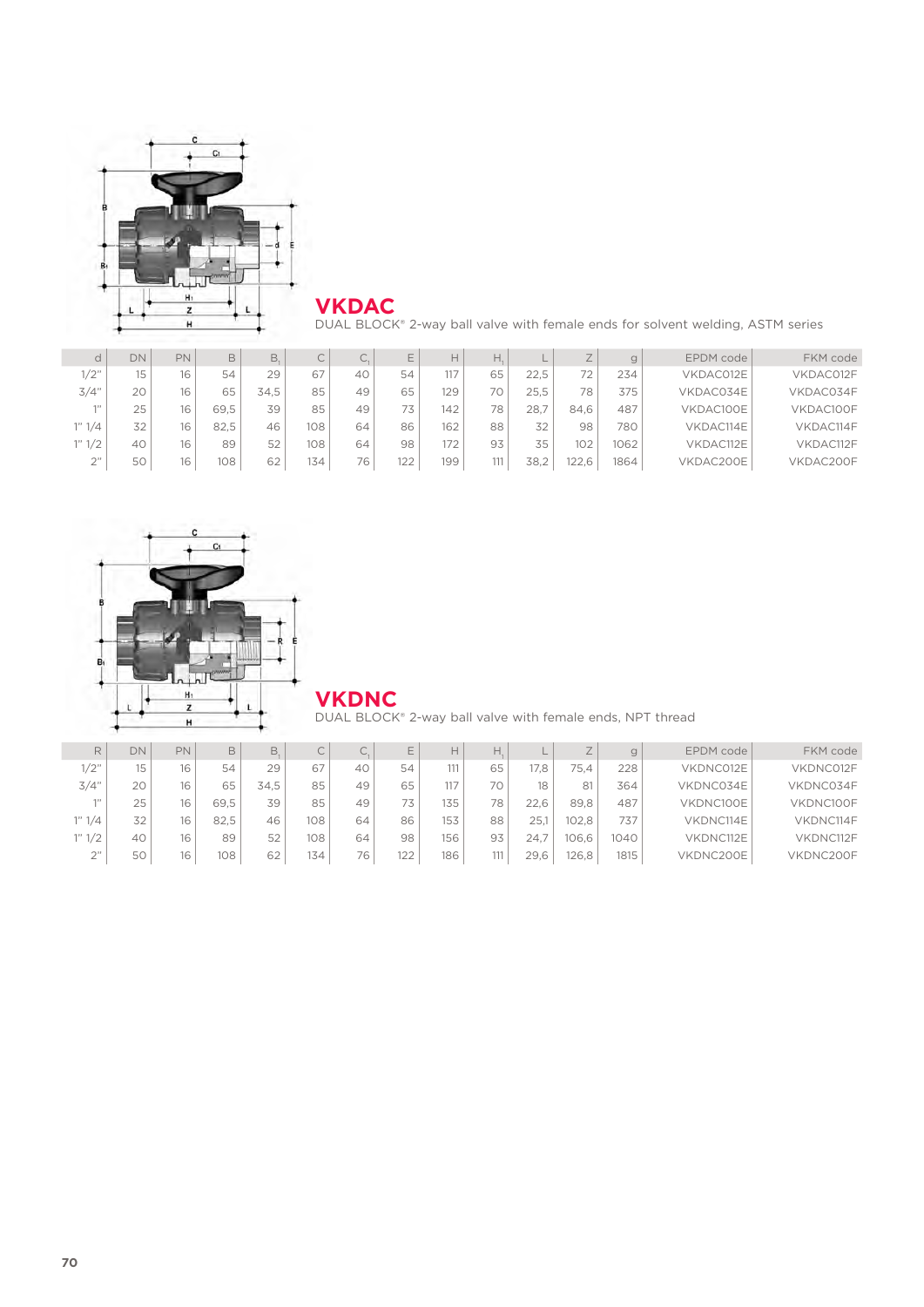

#### **VKDOC**

DUAL BLOCK® 2-way ball valve with fixed flanges, drilled EN/ISO/DIN PN10/16. Face to face according to EN 558-1

| d  | DN          | PN |      | B.   |     | $\curvearrowright$<br>U. | F   |    | H.  | Н.  | Sp   |   | $\mathbf{g}$ | EPDM code | FKM code  |
|----|-------------|----|------|------|-----|--------------------------|-----|----|-----|-----|------|---|--------------|-----------|-----------|
| 20 | $1\sqrt{2}$ | 16 | 54   | 29   | 67  | 40                       | 65  | 14 | 130 | 65  |      |   | 488.1        | VKDOC020E | VKDOC020F |
| 25 | 20          | 16 | 65   | 34.5 | 85  | 49                       | 75  | 14 | 150 | 70  | 13.5 |   | 663.1        | VKDOC025E | VKDOC025F |
| 32 | 25          | 16 | 69.5 | 39   | 85  | 49                       | 85  | 14 | 160 | 78  | 14   |   | 895.9        | VKDOC032E | VKDOC032F |
| 40 | 32          | 16 | 82.5 | 46   | 108 | 64                       | 100 | 18 | 180 | 88  | 14   | 4 | 1379         | VKDOC040E | VKDOC040F |
| 50 | 40          | 16 | 89   | 52   | 108 | 64                       | 110 | 18 | 200 | 93  | 16   | 4 | 1761         | VKDOC050E | VKDOC050F |
| 63 | 50          | 16 | 108  | 62   | 134 | 76                       | 125 | 18 | 230 | 111 | 16   | 4 | 2741         | VKDOC063E | VKDOC063F |



#### **VKDOAC**

#### DUAL BLOCK® 2-way ball valve with fixed flanges, drilled ANSI B16.5 cl.150 #FF

|           | DN | PN | B    | B.   | C   | C. |      |      |     | Н. | Sp  |       | EPDM code  | FKM code   |
|-----------|----|----|------|------|-----|----|------|------|-----|----|-----|-------|------------|------------|
| 1/2"      | 15 | 16 | 54   | 29   | 67  | 40 | 60.3 | 15.9 | 143 | 65 |     | 481.1 | VKDOAC012E | VKDOAC012F |
| 3/4"      | 20 | 16 | 65   | 34.5 | 85  | 49 | 69.9 | 15.9 | 172 | 70 | 3.5 | 663.1 | VKDOAC034E | VKDOAC034F |
| 7.33      | 25 | 16 | 69.5 | 39   | 85  | 49 | 79.4 | 15.9 | 187 | 78 | 14  | 895.9 | VKDOAC100E | VKDOAC100F |
| 1" 1/4    | 32 | 16 | 82.5 | 46   | 108 | 64 | 88.9 | 15.9 | 190 | 88 | 14  | 1379  | VKDOAC114E | VKDOAC114F |
| 1" 1/2    | 40 | 16 | 89   | 52   | 108 | 64 | 98.4 | 15.9 | 212 | 93 | 16  | 1761  | VKDOAC112E | VKDOAC112F |
| $\bigcap$ | 50 | 16 | 108  | 62   | 134 | 76 | 120  | 19.1 | 234 |    | 16  | 2741  | VKDOAC200E | VKDOAC200F |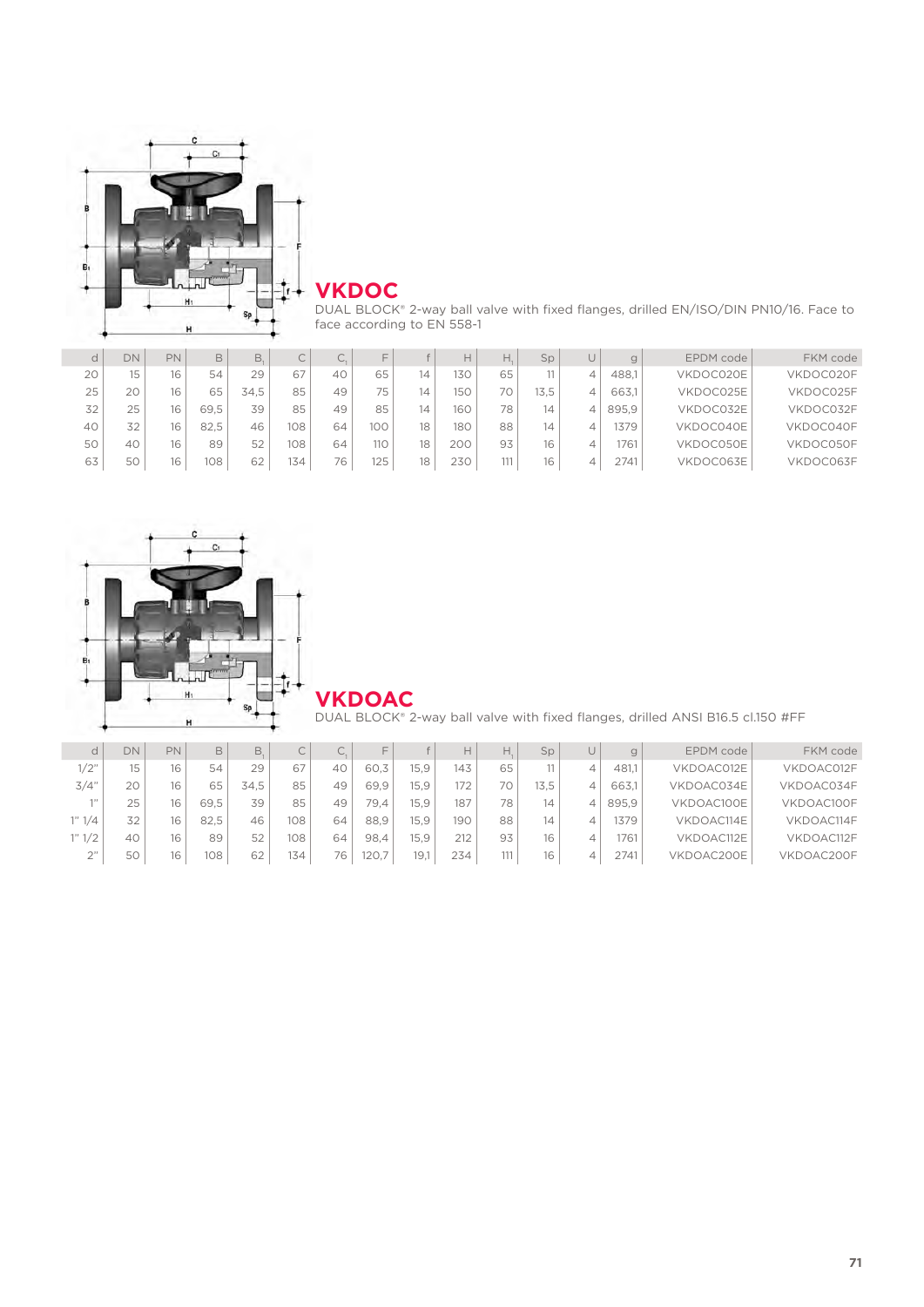## ACCESSORIES **CVDE**



Long spigot PE100 end connectors for joints with electrofusion fittings or for butt welding

| d  | DN | PN |    | <b>SDR</b> | Code             |
|----|----|----|----|------------|------------------|
| 20 | 15 | 16 | 55 | 11         | <b>CVDE11020</b> |
| 25 | 20 | 16 | 70 | 11         | <b>CVDE11025</b> |
| 32 | 25 | 16 | 74 | 11         | <b>CVDE11032</b> |
| 40 | 32 | 16 | 78 | 11         | <b>CVDE11040</b> |
| 50 | 40 | 16 | 84 | 11         | <b>CVDE11050</b> |
| 63 | 50 | 16 | 91 |            | <b>CVDE11063</b> |



#### **SHKD**

Handle block kit 0° - 90° lockable

| d         | DN        | Code    |
|-----------|-----------|---------|
| $16 - 20$ | $10 - 15$ | SHKD020 |
| $25 - 32$ | $20 - 25$ | SHKD032 |
| $40 - 50$ | $32 - 40$ | SHKD050 |
| 63        | 50        | SHKD063 |



### **PMKD**

Wall mounting plate

| d  | DN | А  | B   | $\curvearrowright$<br>◡ | $\widehat{\phantom{1}}$<br>J. | $\sqrt{2}$<br>しっ | ⊢   |      | £   | S | Code              |
|----|----|----|-----|-------------------------|-------------------------------|------------------|-----|------|-----|---|-------------------|
| 16 | 10 | 30 | 86  | 20                      | 46                            | 67,5             | 6,5 | 5, 3 | 5,5 | 5 | PMKD1             |
| 20 | 15 | 30 | 86  | 20                      | 46                            | 67,5             | 6.5 | 5.3  | 5,5 | 5 | PMKD1             |
| 25 | 20 | 30 | 86  | 20                      | 46                            | 67,5             | 6,5 | 5, 3 | 5,5 | 5 | PMKD1             |
| 32 | 25 | 30 | 86  | 20                      | 46                            | 67,5             | 6,5 | 5, 3 | 5,5 | 5 | PMKD1             |
| 40 | 32 | 40 | 122 | 30                      | 72                            | 102              | 6,5 | 6.3  | 6,5 | 6 | PMKD <sub>2</sub> |
| 50 | 40 | 40 | 122 | 30                      | 72                            | 102              | 6,5 | 6.3  | 6,5 | 6 | PMKD <sub>2</sub> |
| 63 | 50 | 40 | 122 | 30                      | 72                            | 102              | 6,5 | 6,3  | 6,5 | 6 | PMKD <sub>2</sub> |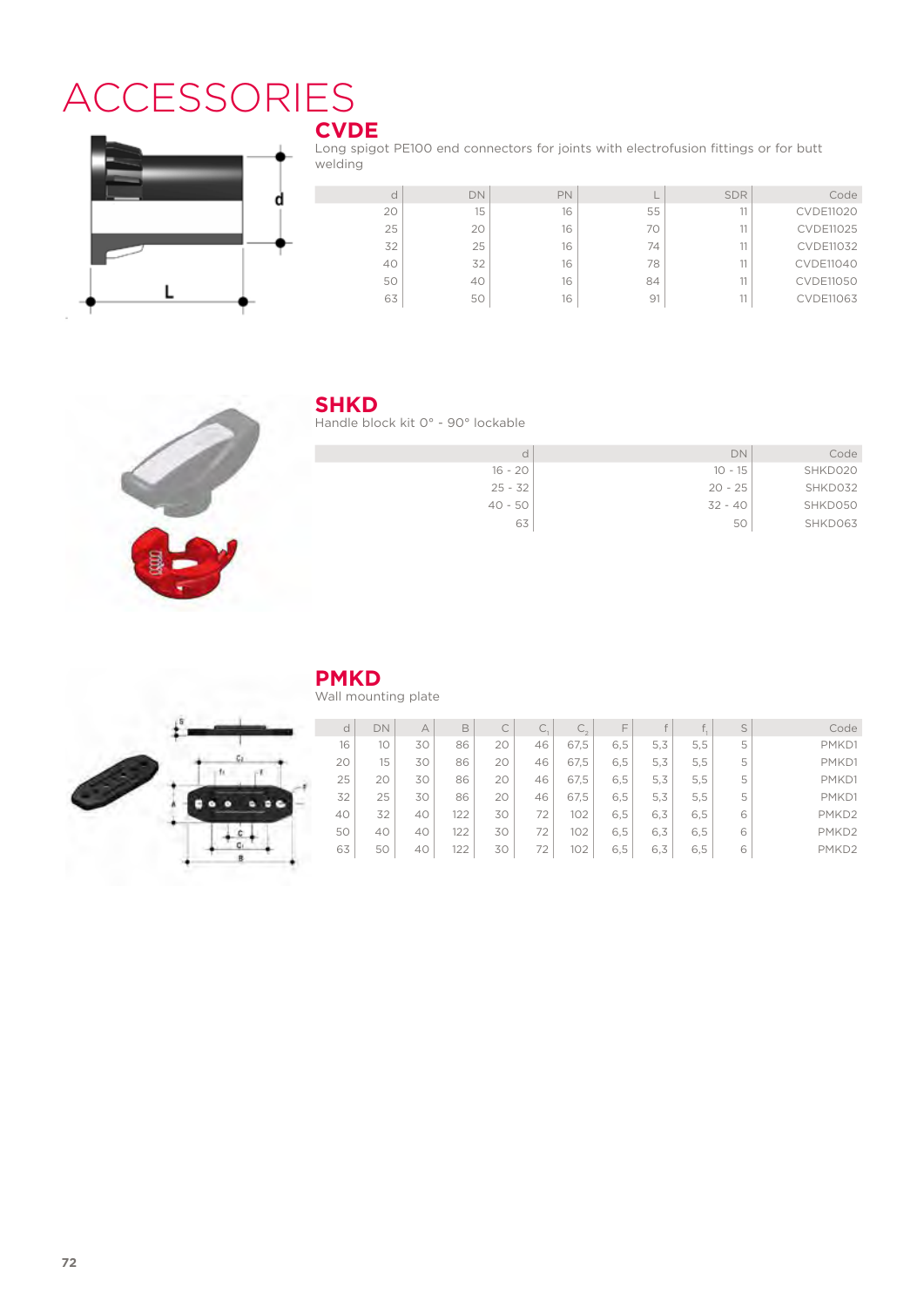

#### **PSKD** Stem extension

| d  | DN | $\overline{A}$ | A. | $A_{\alpha}$ | Ε   | B    | B.   | B<br>min | Code    |
|----|----|----------------|----|--------------|-----|------|------|----------|---------|
| 16 | 10 | 32             | 25 | 32           | 54  | 70   | 29   | 139,5    | PSKD020 |
| 20 | 15 | 32             | 25 | 32           | 54  | 70   | 29   | 139.5    | PSKD020 |
| 25 | 20 | 32             | 25 | 40           | 65  | 89   | 34.5 | 164,5    | PSKD025 |
| 32 | 25 | 32             | 25 | 40           | 73  | 93,5 | 39   | 169      | PSKD032 |
| 40 | 32 | 40             | 32 | 50           | 86  | 110  | 46   | 200      | PSKD040 |
| 50 | 40 | 40             | 32 | 50           | 98  | 116  | 52   | 206      | PSKD050 |
| 63 | 50 | 40             | 32 | 59           | 122 | 122  | 62   | 225      | PSKD063 |



#### **Easytorque Kit**

Kit for ball seat carrier tightening adjustment for DUAL BLOCK® DN 10÷50 series valves

| Code  | Tightening torque<br>recommended* | DN        | d            |
|-------|-----------------------------------|-----------|--------------|
| KET01 | 3 N m - 2,21 Lbf ft               | $10 - 15$ | $3/8$ "-1/2" |
| KET01 | 4 N m - 2,95 Lbf ft               | 20        | 3/4"         |
| KET01 | 5 N m - 3,69 Lbf ft               | 25        | 111          |
| KET01 | 5 N m - 3,69 Lbf ft               | 32        | 1" 1/4       |
| KET01 | 7 N m - 5,16 Lbf ft               | 40        | 1" 1/2       |
| KET01 | 9 N m - 6,64 Lbf ft               | 50        | 2"           |
|       |                                   |           |              |

\*calculated in ideal installation conditions





#### **Power Quick/CP**

The valve can be equipped with pneumatic actuators, using the PP-GR module reproducing the drilling pattern foreseen by ISO 5211

| d  | <b>DN</b>       | $B_{\gamma}$ | $\Omega$ |           | pxi                               | $P \times J$                      | Code           |
|----|-----------------|--------------|----------|-----------|-----------------------------------|-----------------------------------|----------------|
| 16 | 10 <sup>°</sup> | 58           | 11       | $12^{12}$ |                                   | $F03 \times 5.5$ $F04 \times 5.5$ | PQCP020        |
| 20 | 15              | 58           | 11       | $12^{12}$ |                                   | $FO3 \times 5.5$ FO4 $\times 5.5$ | PQCP020        |
| 25 | 20              | 69           | 11       | 12        | $*F03 \times 5.5$                 | $F05 \times 6.5$                  | PQCP025        |
| 32 | 25              | 74           | 11       | 12        | $*F03 \times 5.5$                 | $FO5 \times 6.5$                  | PQCP032        |
| 40 | 32              | 91           | 14       | 16        | $FO5 \times 6.5$ FO7 $\times$ 8.5 |                                   | PQCP040        |
| 50 | 40              | 97           | 14       | 16        | $F05 \times 6.5$                  | $FO7 \times 8.5$                  | PQCP050        |
| 63 | 50              | 114          | 14       | 16        | $F05 \times 6.5$                  | F07 x 8.5                         | <b>PQCP063</b> |

\*F04 x 5.5 on request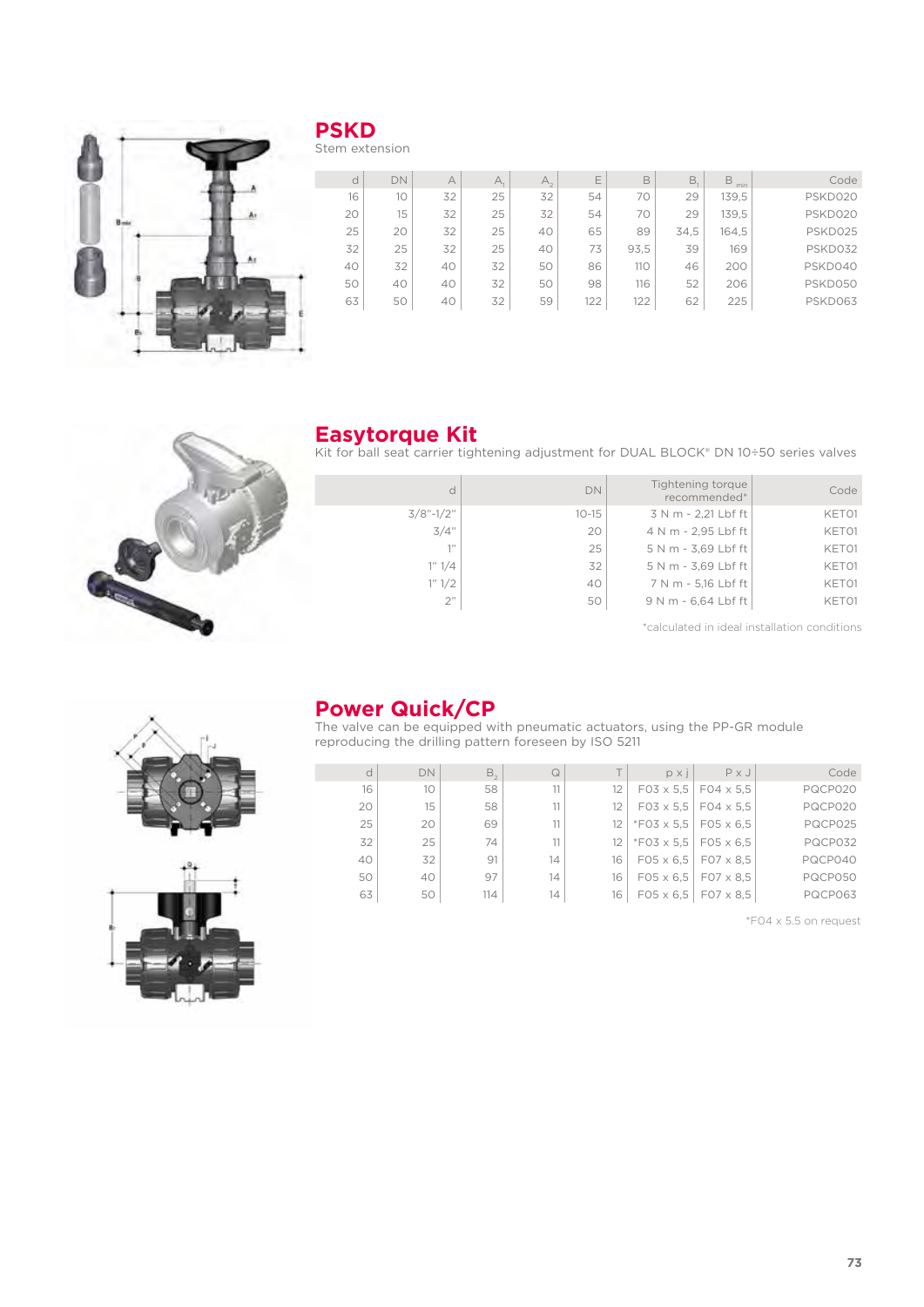#### **Power Quick/CE**



The valve can be equipped with electric actuators, using the PP-GR module reproducing the drilling pattern foreseen by ISO 5211

| d  | <b>DN</b> | $B_{\gamma}$ | $\Omega$ | $\overline{\phantom{a}}$ | DXI               | $P \times J$     | Code    |
|----|-----------|--------------|----------|--------------------------|-------------------|------------------|---------|
| 16 | 10        | 58           | 14       | 16                       | $FO3 \times 5.5$  | $FO4 \times 5.5$ | PQCE020 |
| 20 | 15        | 58           | 14       | 16                       | $FO3 \times 5.5$  | $FO4 \times 5.5$ | PQCE020 |
| 25 | 20        | 69           | 14       | 16                       | $*F03 \times 5.5$ | $F05 \times 6.5$ | PQCE025 |
| 32 | 25        | 74           | 14       | 16                       | $*F03 \times 5.5$ | $FC5 \times 6.5$ | PQCE032 |
| 40 | 32        | 91           | 14       | 16                       | $F05 \times 6.5$  | F07 x 8.5        | PQCE040 |
| 50 | 40        | 97           | 14       | 16                       | $FO5 \times 6.5$  | $FO7 \times 8.5$ | PQCE050 |
| 63 | 50        | 114          | 14       | 16                       | $FO5 \times 6.5$  | $FO7 \times 8.5$ | PQCE063 |

\*F04 x 5.5 on request



#### **LS Quick Kit**

The Limit Switch Quick Kit allows the fast and secure installation of the FIP LSQT to the VKD valves. The body in in PP-GR and the handle in stainless steel AISI 316. The handle block at 0° and 90° is also available by default (hole diameter 6.5 mm). The kit can be assembled on the valve even if already installed on the system. For technical data of the LSQT box see FIP actated valves catalogue.

| d  | <b>DN</b> | $\forall$ | $A_{1}$ | B   | B.   | C    | C     | Code     |
|----|-----------|-----------|---------|-----|------|------|-------|----------|
| 16 | 10        | 60        | 91,5    | 137 | 29   | 76,5 | 157,5 | LSQKIT20 |
| 20 | 15        | 60        | 91,5    | 137 | 29   | 76,5 | 157,5 | LSQKIT20 |
| 25 | 20        | 71        | 102,5   | 148 | 34,5 | 76,5 | 157,5 | LSQKIT25 |
| 32 | 25        | 76        | 107,5   | 153 | 39   | 76.5 | 157,5 | LSQKIT32 |
| 40 | 32        | 93        | 124.5   | 170 | 46   | 76,5 | 157,5 | LSQKIT40 |
| 50 | 40        | 99        | 130,5   | 176 | 52   | 76.5 | 157,5 | LSQKIT50 |
| 63 | 50        | 116       | 147,5   | 193 | 62   | 76,5 | 157,5 | LSQKIT63 |
|    |           |           |         |     |      |      |       |          |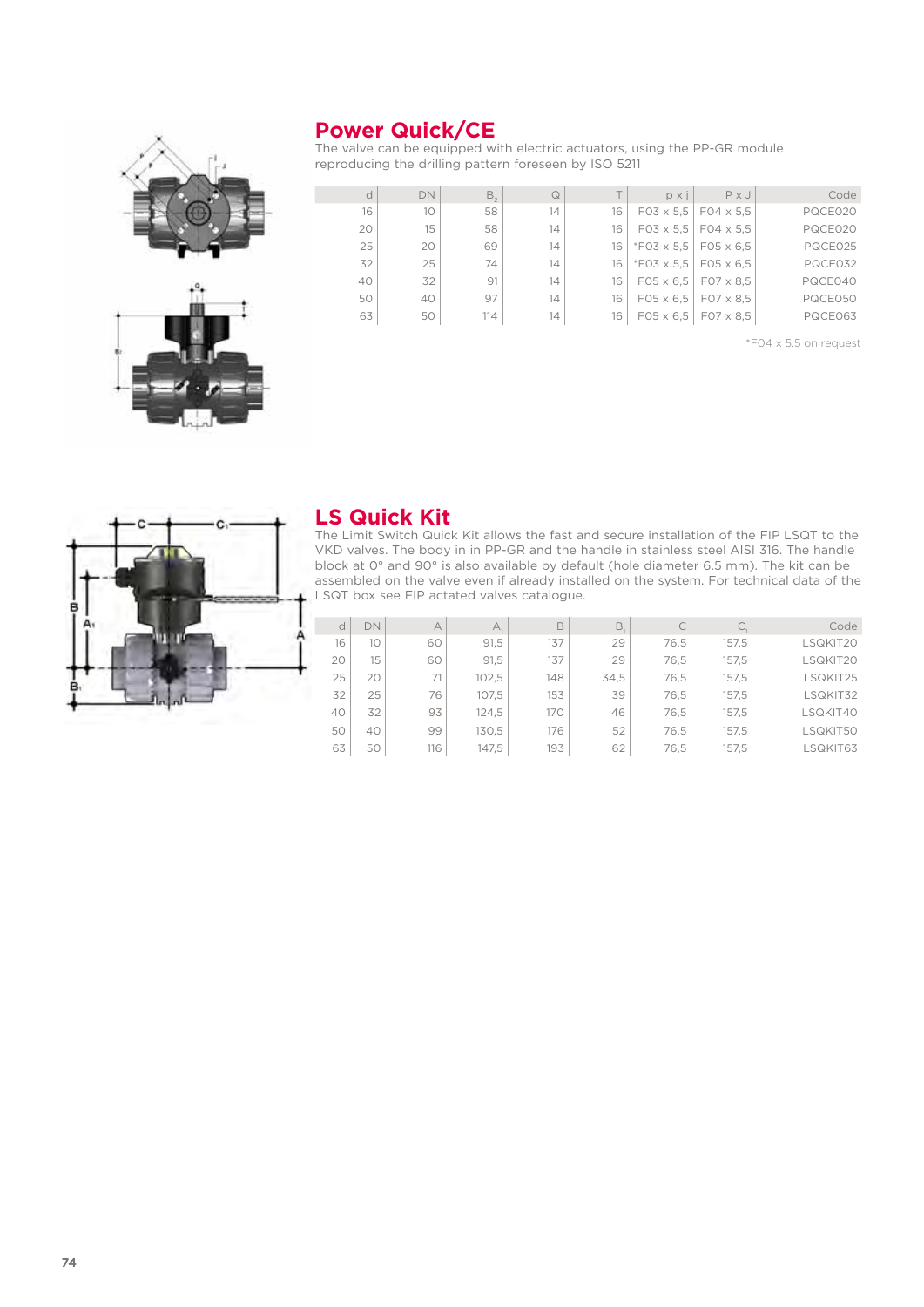# FASTENING AND SUPPORTING



All valves, whether manual or actuated, must be adequately supported in many applications. The VKD valve series is therefore provided with an integrated bracket that permits direct anchoring of the valve body without the need of other

components. For wall installation, dedicated PMKD mounting plates which are available as accessories can be used. These plates should be fastened to the valve before wall installation. PMKD plates also allow VKD valve alignment with FIP ZIKM pipe clips as well as allowing different sizes of valves to be aligned.

d DN g H L J\* 16 10 31,5 27 20 M4 x 6 20 15 31,5 27 20 M4 x 6 25 20 20 40 30 20 M4 x 6  $32$  25 40 30 20 M4 x 6 40 32 50 35 30 M6 x 10 50 40 50 35 30 M6 x 10 63 50 50 60 40 50 M6 x 10

\* With threaded inserts

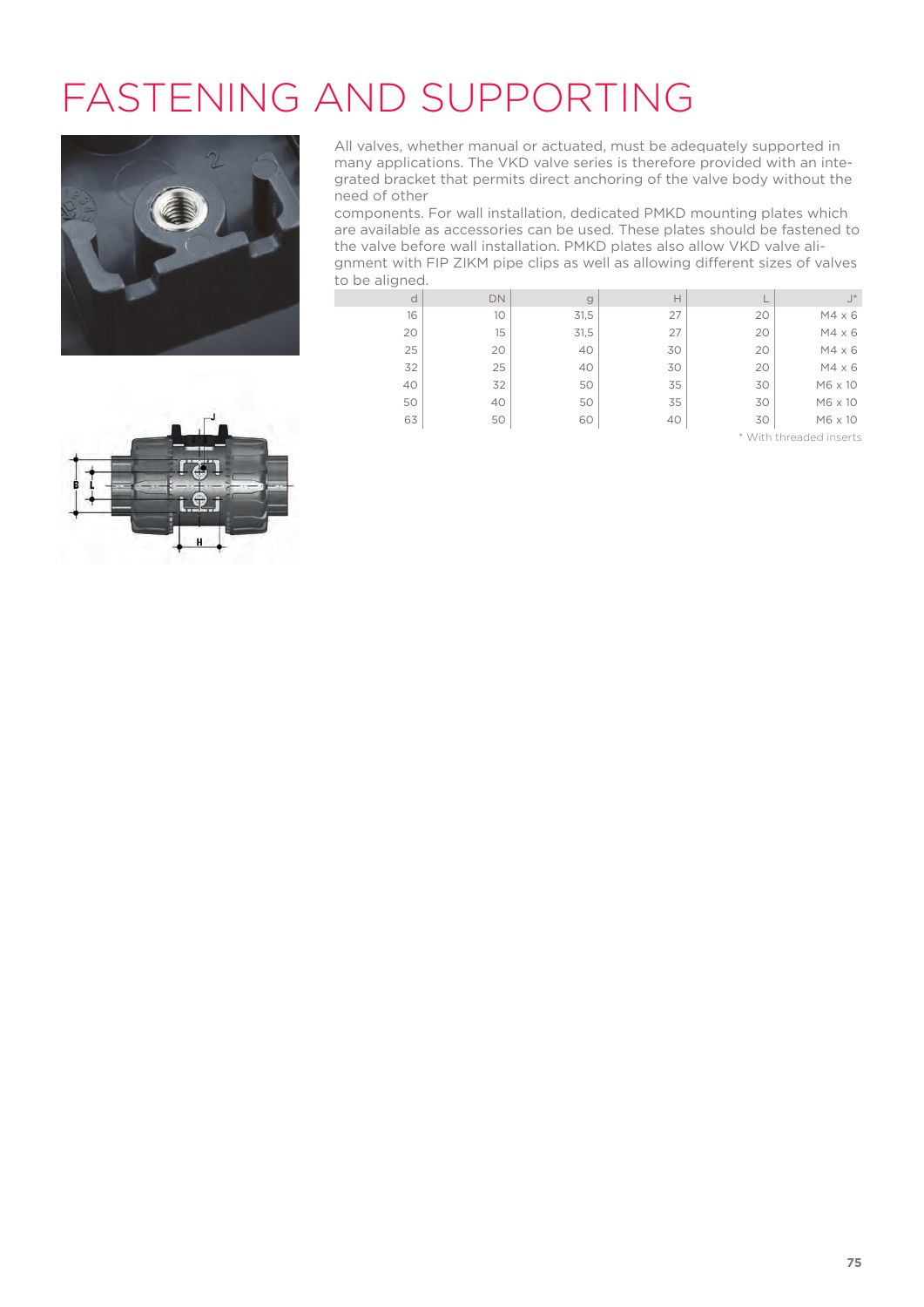## **EXPLODED VIEW** COMPONENTS



- **1** Handle insert (PVC-U 1)
- **2** Handle (HIPVC 1)
- **3** Stem O-rings (EPDM-FKM 2)\*
- **4** Stem (PVC-C 1)
- **5** Ball seat (PTFE 2)\*
- **6** Ball (PVC-C 1)
- **7** Body (PVC-C 1)
- **8** Ball seat O-Rings (EPDM or  $FKM - 2$ <sup>\*</sup>
- \* Spare parts
- \*\* Accessories

The component material and quantity supplied are indicated in the parentheses.

- **9** Radial seal O-Ring (EPDM or FKM - 1)\*
- **10** Socket seal O-Ring (EPDM or FKM - 2)\*
- 11 Ball seat carrier (PVC-C 1)
- **12** End connector (PVC-C 2)\*
- **13** Union nut (PVC-C 2)
- 14 Spring (STAINLESS steel 1)\*\*
- **15** Handle safety block (PP-GR 1)\*\*
- **16** DUAL BLOCK® (POM 1)
- **17** Threaded inserts (STAINLESS steel or Brass - 2)\*\*
- 18 Distance plate (PP-GR 1)<sup>\*\*</sup>
- 19 Screw (STAINLESS steel 2)<sup>\*\*</sup>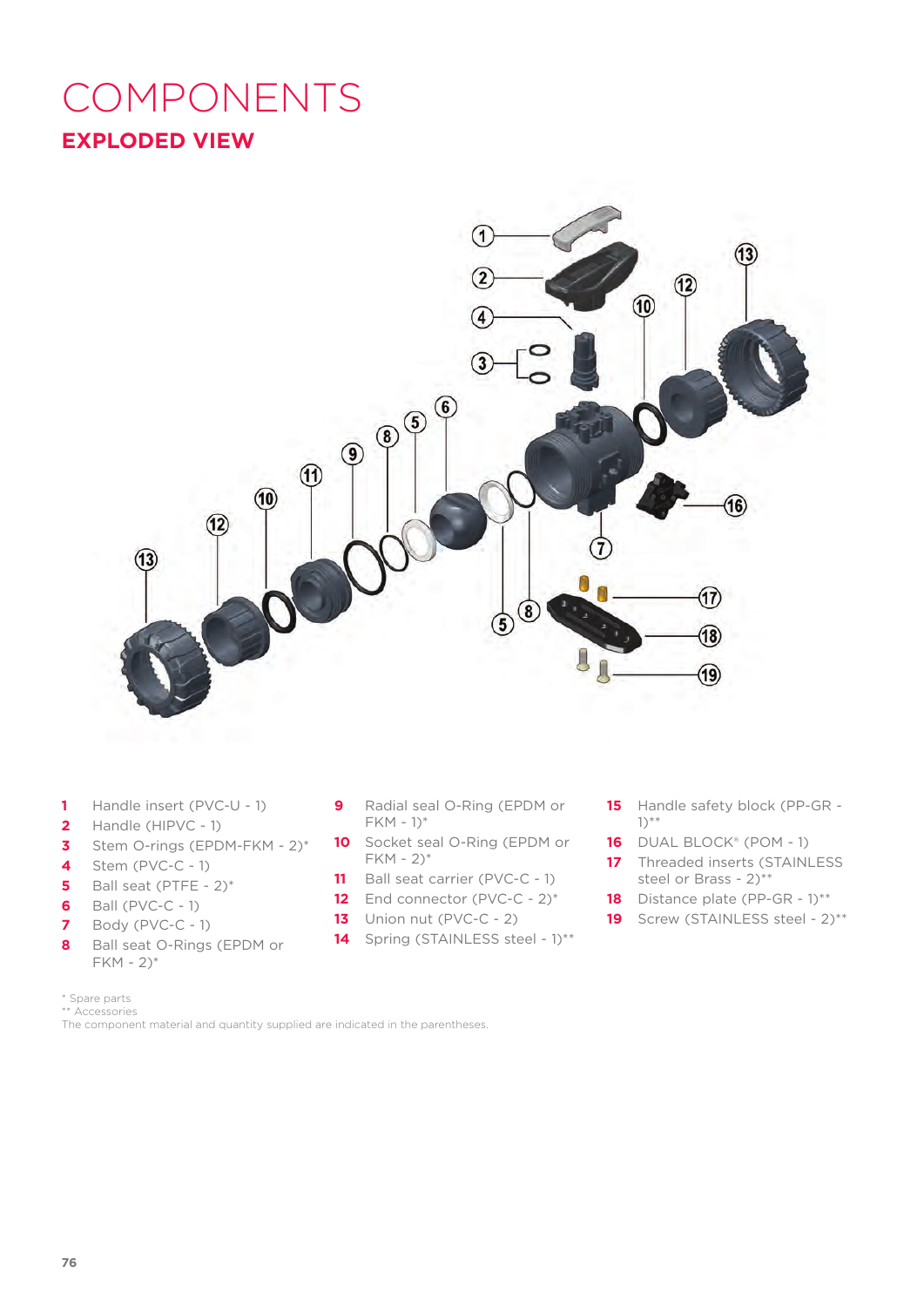#### **DISASSEMBLY**

- 1) Isolate the valve from the line (release the pressure and empty the pipeline).
- 2) Unlock the union nuts by pressing the lever on the DUAL BLOCK® (16) along the axis and separate it from the union nut (fig. 1-2). It is also possible to completely remove the block device from the body of the valve.
- 3) Fully unscrew the union nuts (13) and extract the body sideways.
- 4) Before dismounting, hold the valve in a vertical position and open it 45° to drain any liquid that might remain.
- 5) After closing the valve, remove the special insert (1) from the handle (2) and push the two projecting ends into the corresponding recesses on the ball seat carrier (11). Rotate the stop ring anti-clockwise to extract it (fig.  $3-4$
- 6) Pull the handle (2) upwards to remove it from the valve stem (4).
- 7) Press on the ball from the side opposite the "REGULAR - ADJUST" label, being sure not to scratch it, until the ball seat carrier exits (11), then extract the ball (6).
- 8) Press the stem (4) inwards until it exits the body.
- 9) Remove the O-Ring (3, 8, 9, 10) and PTFE ball seats (5) extracting them from their grooves, as illustrated in the exploded view.

#### **ASSEMBLY**

- 1) All the O-rings (3, 8, 9, 10) must be inserted in their grooves as shown in the exploded view.
- 2) Insert the stem (4) from inside the valve body (7).
- 3) Place the PTFE ball seats (5) in the housings in the body (7) and in the ball seat ball seat carrier (11).
- 4) Insert the ball (6) rotating it to the closed position.
- 5) Screw the carrier (11) into the body and tighten up in the clockwise direction using the handle (2) to limit stop.
- 6) lnsert the valve between the end connectors (12) and tighten the union nuts (13) making sure that the socket seal O-rings (10) do not exit their seats.
- 7) The handle (2) should be placed on the valve stem (4).



**Note:** during assembly operations, it is advisable to lubricate the rubber seals. Mineral oils are not recommended for this task as they react aggressively with EPDM rubber.

Fig. 1



Fig. 2



Fig. 3



Fig. 4